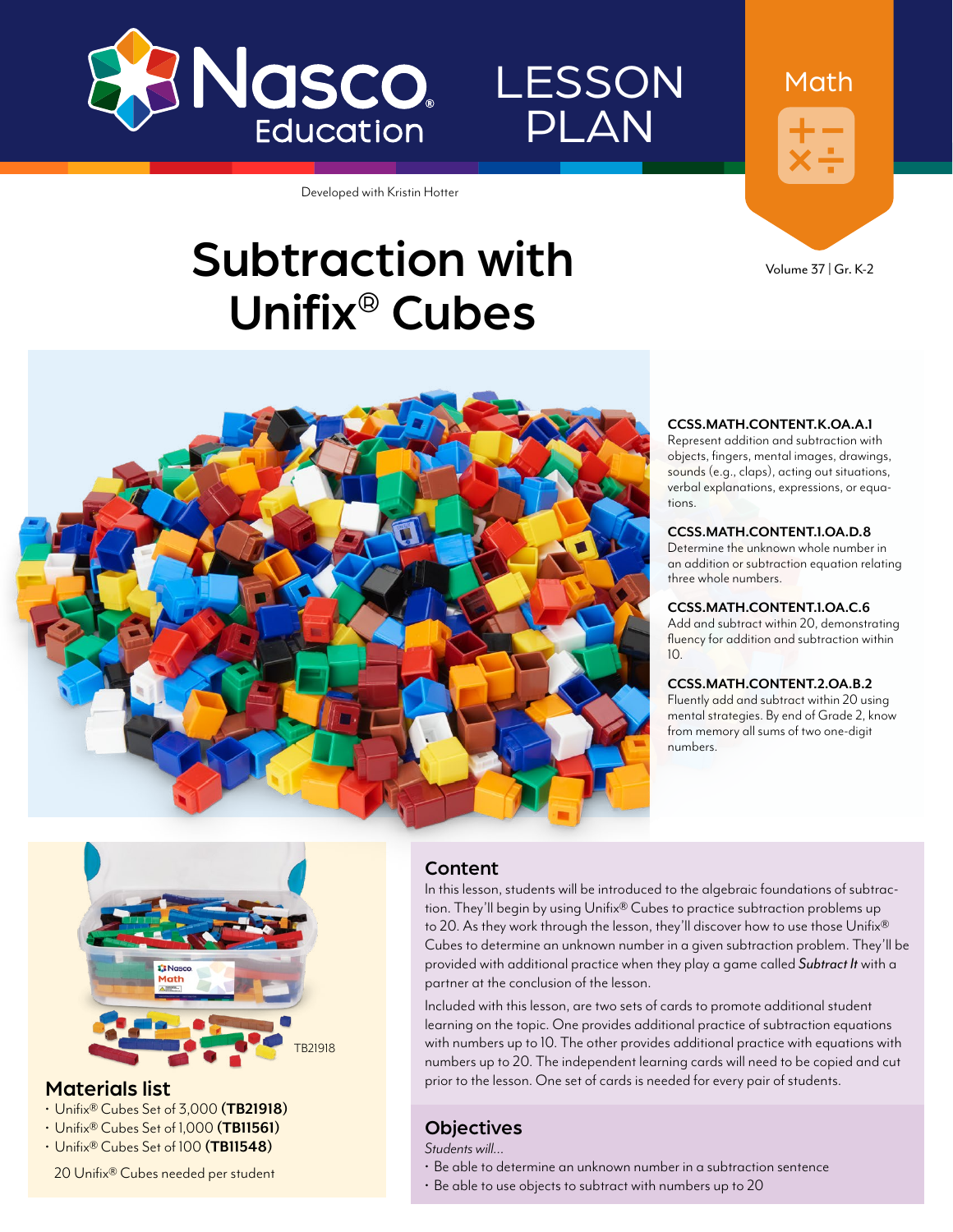

# Introduction

Today we're going to learn a little bit more about subtraction. Remember that when we "subtract" that's just a fancy way to say "take away." Before we take our next step, let's review what we already know about subtraction.

To introduce students to Unifix® Cubes, use to demonstrate these problems.

- I have 7 Unifix® Cubes. If I subtract, or take away, 3 Unifix® Cubes, how many do I have left?
- $\cdot$  I have 12 Unifix® Cubes. If I subtract, or take away, 7 Unifix® Cubes, how many do I have left?

Once you have modeled the above problems, ask students to come up and help you with the problems. You can have one student do the entire problem or ask three different students to each complete one part of the problem.

Write  $5 - 2 =$ We have 5 Unifix® Cubes. If we subtract, or take away, 2 Unifix® Cubes, how many do we have left?

Write 9 - 6 = \_\_\_\_\_ We have 9 Unifix® Cubes. If we subtract, or take away, 6 Unifix® Cubes, how many do we have left?

We have 14 Unifix® Cubes. If we subtract, or take away, 8 Unifix® Cubes, how many do we have left?

Write 17 - 5 = \_\_\_\_\_

Write 14 - 8 = \_\_\_\_

We have 17 Unifix® Cubes. If we subtract, or take away, 5 Unifix® Cubes, how many do we have left?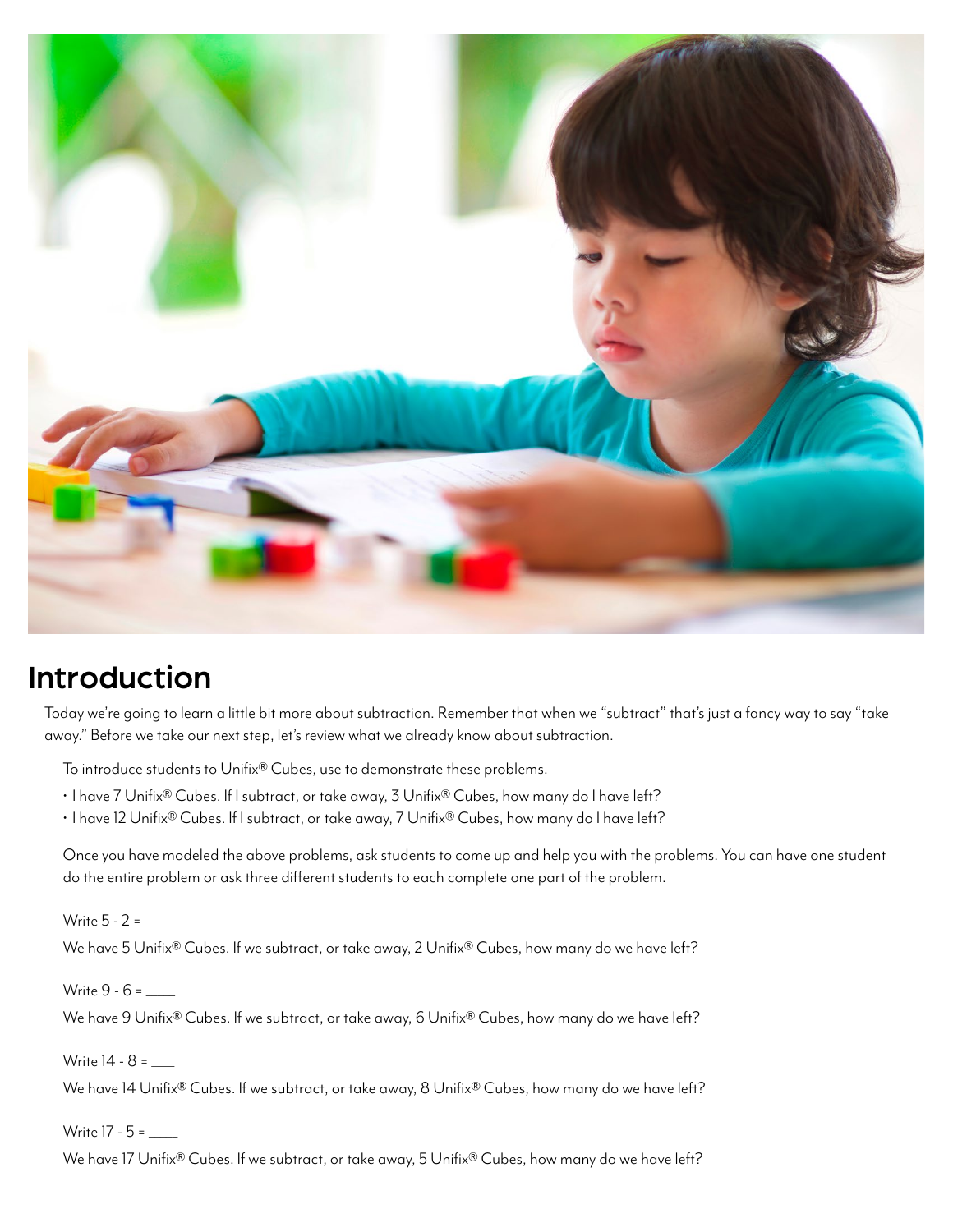# Activity

#### **Write 7 - = 2.**

- How is this problem similar to the other problems we have solved? (It's subtraction, there is a missing number, there are two numbers.)
- How is this problem different than the other problems we have solved? (The missing number is in a different spot.)

Sometimes we have a different missing piece that we need to find when we're solving math problems.

#### **Let's think about this problem.**

James had 7 pencils. He gave some of his pencils to Julie. Now he has 2 pencils left. How many pencils did he give to Julie?

• What do we know? (James started with 7 pencils. He ended with 2.)

Let's use Unifix® Cubes to help us figure out just how many pencils James gave

to Julie. (Create a line of 7 Unifix® Cubes.)

- I have 7 Unifix® Cubes. Each one represents one of James' pencils. I'm going to take
- 2 Cubes. Those 2 Cubes are the 2 pencils James has left.
- $\cdot$  How many did he give to Julie? (5)
- How do you know? (There are 5 Unifix® Cubes left.)

Look at that. We solved this problem almost exactly the same way that we solved our first problems.

#### **Try another problem.**

Write  $11 - 7 = 7$ 

First, I need to create a line of 11 Unifix® Cubes.

Next, I need to move 7 over. Those are the 7 that I'm left with at the end.

 $\cdot$  How many did I take away to end up with 7? (4)

 $\cdot$  11 - 4 = 7

Write 18 - | = 11

Ask a student to come up and build a tower of 18 Unifix<sup>®</sup> Cubes.

Ask another student to come up and move 11 of those Unifix® Cubes over. Remind students that the different between 18 and the missing number.

- $\cdot$  How many were taken away to end up with 11? (7)
- $\cdot$  What is the missing number? (7)
- $\cdot$  18 7 = 11

## Check for understanding

Use the first two problems of the student worksheet to check for student understanding. Circulate and ask students to use their Unifix® Cubes to show you they are able to construct and deconstruct the problem.

### Intervention

Work only with problems up to 10.

### Extension

Show students how these problems relate to addition. Ask students to create fact families for some of the problems they've solved.

#### **Example:**

| $= 8$        |              |              |              |
|--------------|--------------|--------------|--------------|
| $14 - 6 = 8$ | $14 - 8 = 6$ | $6 + 8 = 14$ | $8 + 6 = 14$ |



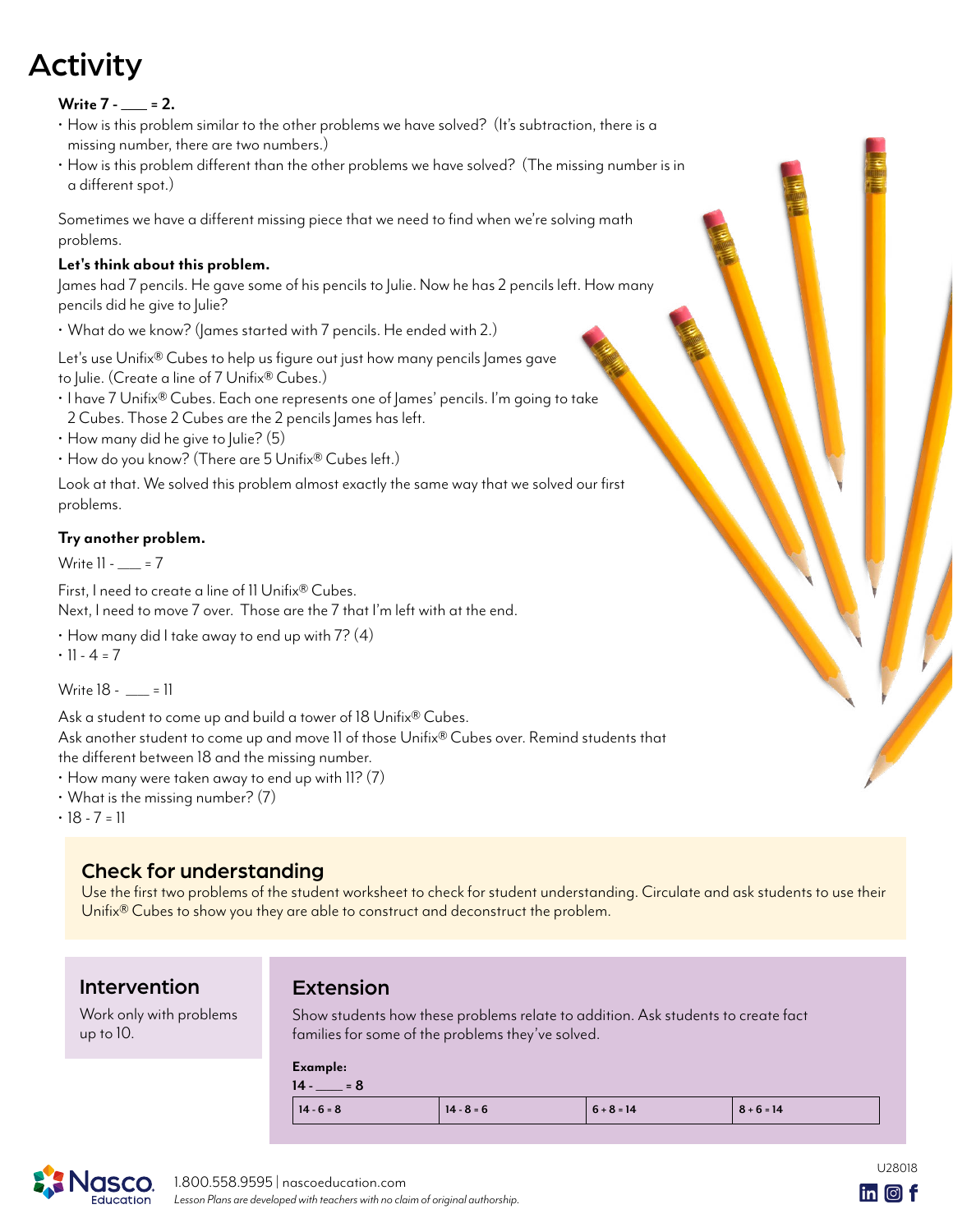# Student worksheet

Volume 37

```
Name: ___________________________________ Date: ____________________________________
```
Use Unifix® Cubes to solve.

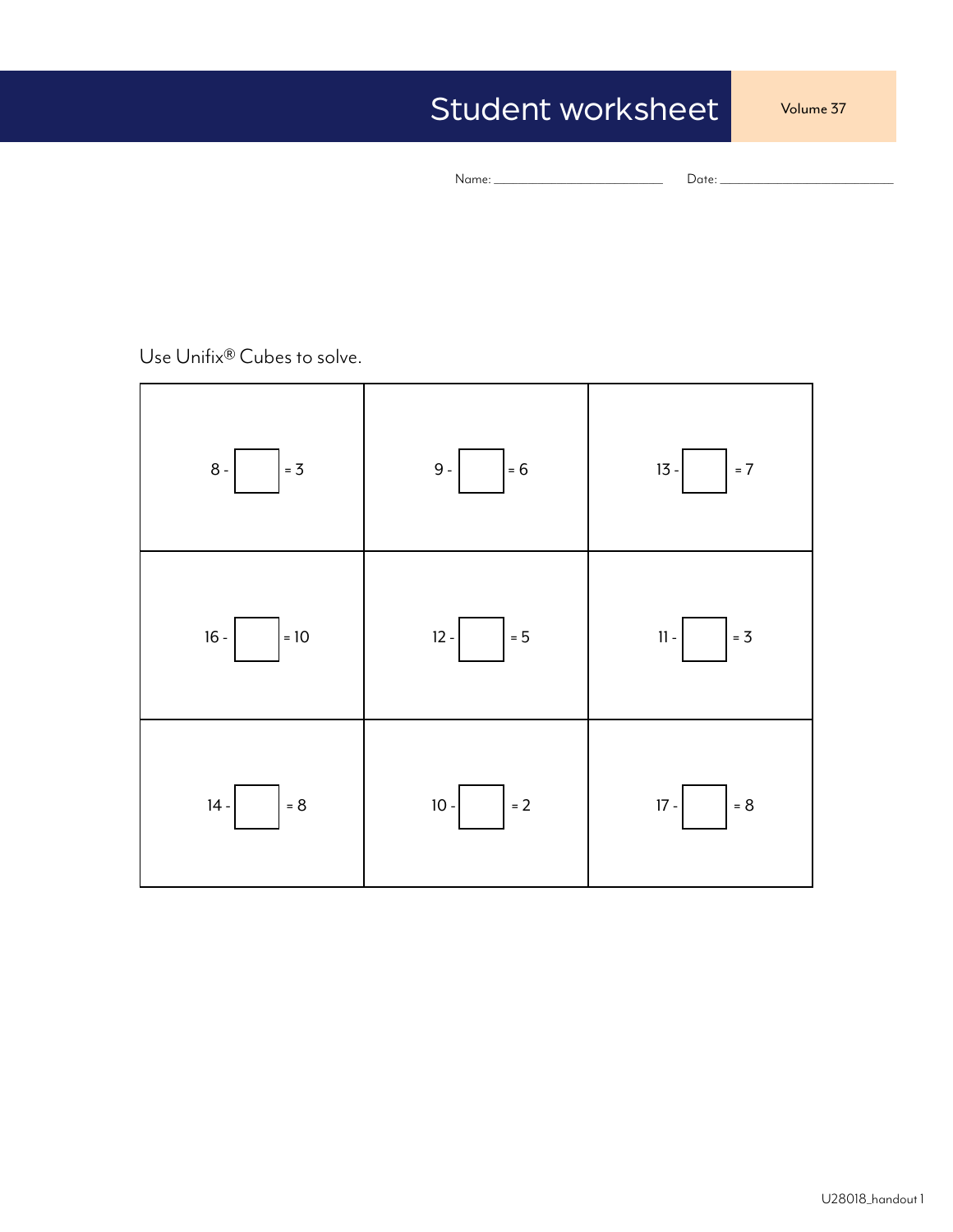# *Subtract It!*

Volume 37

Name: \_\_\_\_\_\_\_\_\_\_\_\_\_\_\_\_\_\_\_\_\_\_\_\_\_\_\_\_\_\_\_\_\_\_\_ Date: \_\_\_\_\_\_\_\_\_\_\_\_\_\_\_\_\_\_\_\_\_\_\_\_\_\_\_\_\_\_\_\_\_\_\_\_

The goal of the game is to give students additional practice with subtraction problems with a missing number. Depending on where your students are, they can use either set of independent learning cards to play the game.

Students will work in pairs to play the game. They will keep score by tallying the missing number of each problem.

**Step 1:** Stack the *Subtract It!* cards face down.

**Step 2:** Player 1 draws the top card. Using Unifix® Cubes, Player 1 solve the problem. Example: Player 1 draws 15 - \_\_\_ = 8. Since the answer is 7, Player 1 gets 7 points for this problem.

**Step 3:** Player 2 draws the next card and uses Unifix® Cubes to solve the problem.

Example: Player 2 draws 8 - \_\_ = 3. Since the answer is 5, Player 2 gets 5 points for this problem.

Play continues until all cards are used or until one player reaches a certain score, such as 50.

**Independent Learning Cards (through 10)**

Cut these cards out prior to starting lesson. You may also want to laminate them to use over and over.

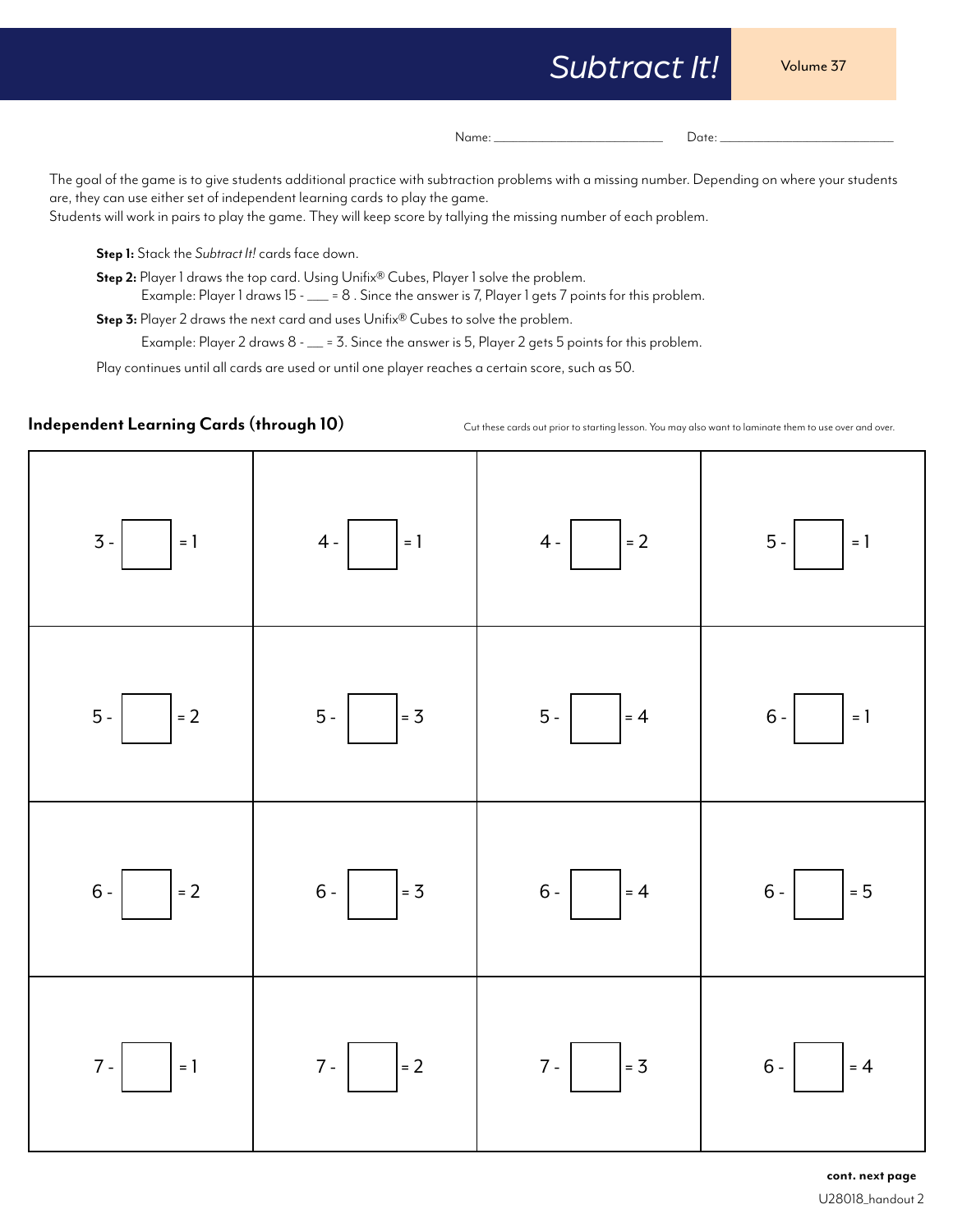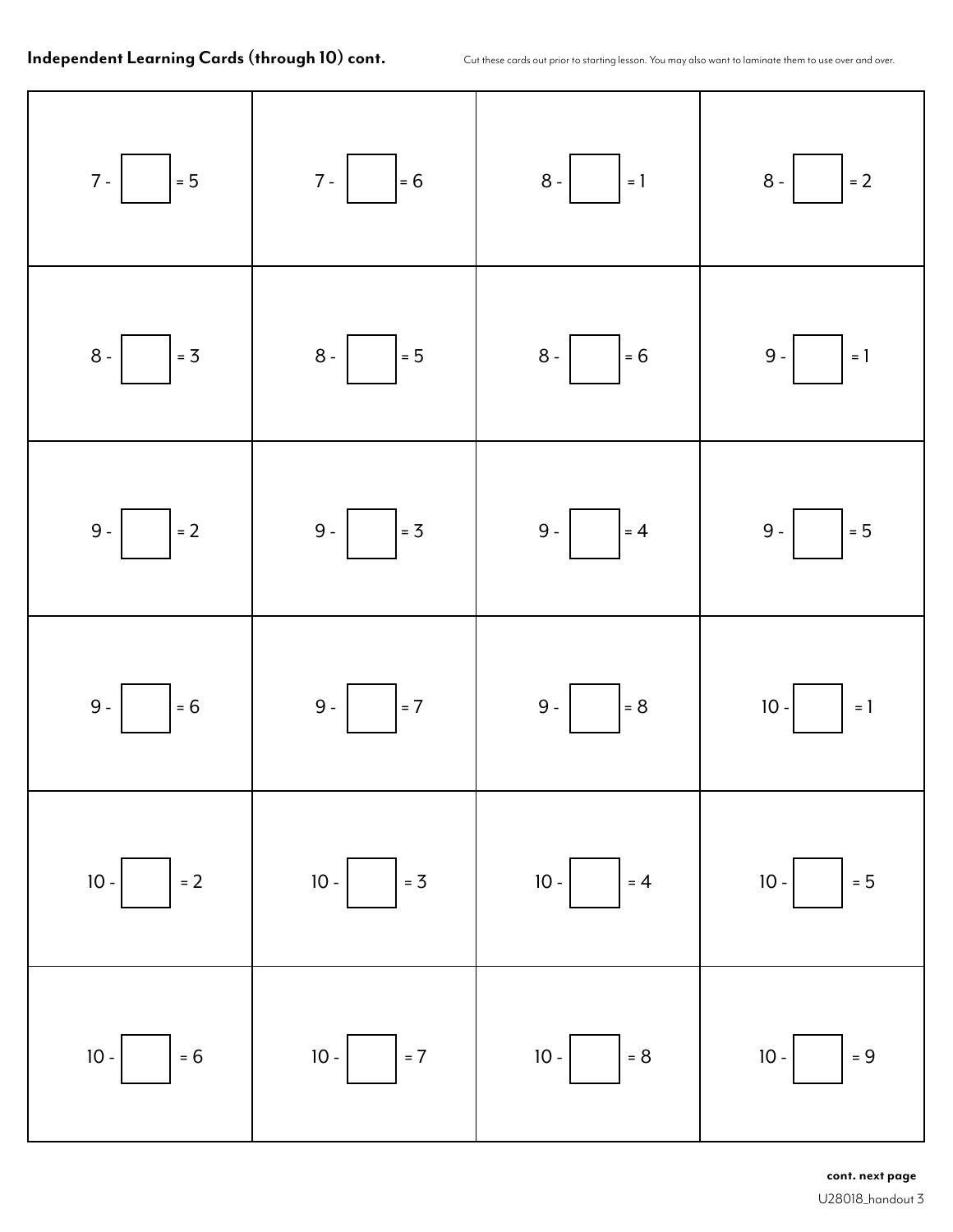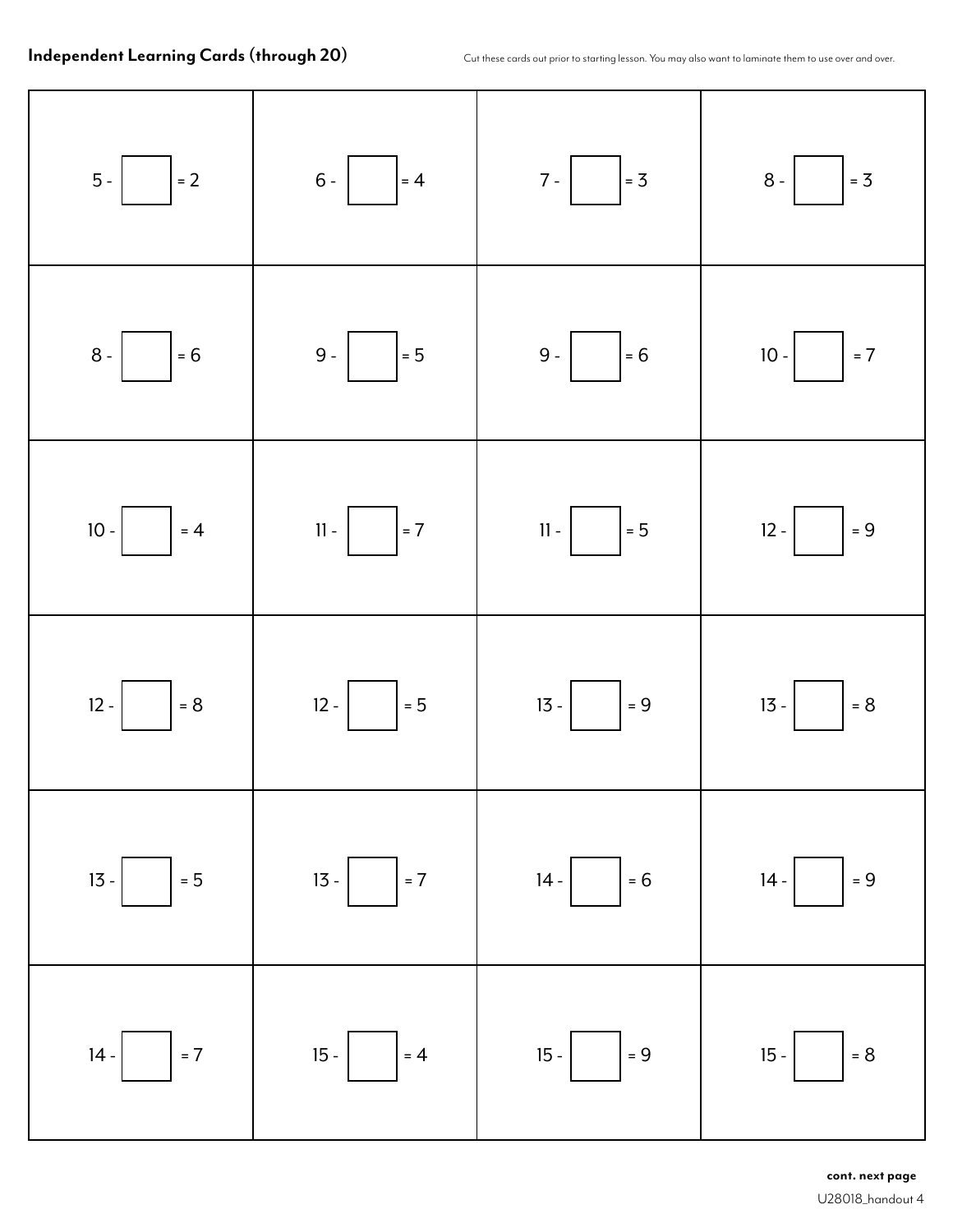